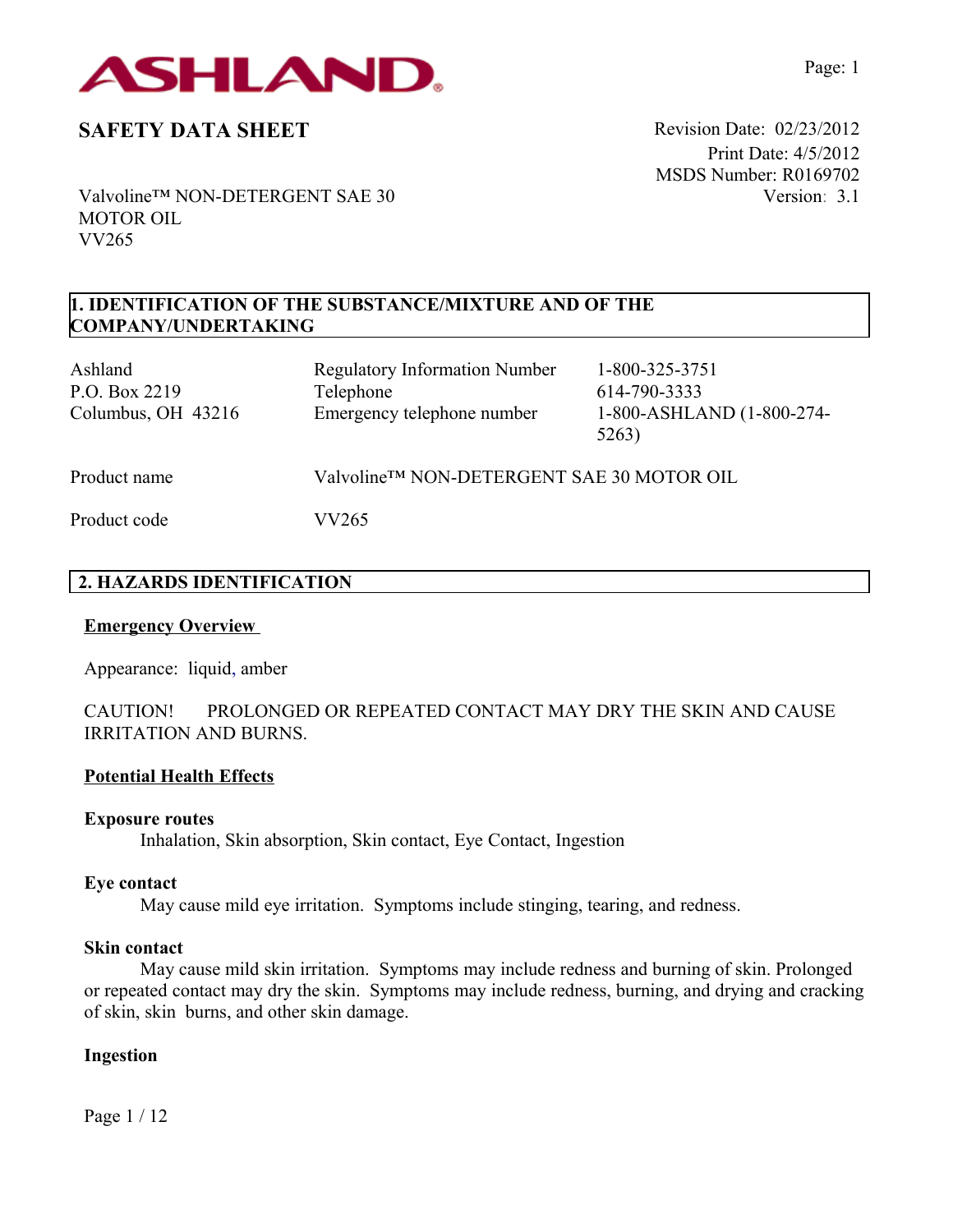

Print Date: 4/5/2012 MSDS Number: R0169702 Version: 3.1

Valvoline™ NON-DETERGENT SAE 30 MOTOR OIL VV265

Swallowing small amounts of this material during normal handling is not likely to cause harmful effects. Swallowing large amounts may be harmful.

### **Inhalation**

It is possible to breathe this material under certain conditions of handling and use (for example, during heating, spraying, or stirring). Breathing small amounts of this material during normal handling is not likely to cause harmful effects. Breathing large amounts may be harmful. Symptoms are not expected at air concentrations below the recommended exposure limits, if applicable (see Section 8.).

#### **Aggravated Medical Condition**

Preexisting disorders of the following organs (or organ systems) may be aggravated by exposure to this material:, Skin, lung (for example, asthma-like conditions)

#### **Symptoms**

Signs and symptoms of exposure to this material through breathing, swallowing, and/or passage of the material through the skin may include:, stomach or intestinal upset (nausea, vomiting, diarrhea), irritation (nose, throat, airways)

#### **Target Organs**

No data

#### **Carcinogenicity**

This material is not listed as a carcinogen by the International Agency for Research on Cancer (IARC), the National Toxicology Program (NTP), or the Occupational Safety and Health Administration (OSHA). Used motor oil has been shown to cause skin cancer in laboratory animals continually exposed by repeated applications. Avoid prolonged or repeated skin contact.

#### **Reproductive hazard**

There are no data available for assessing risk to the fetus from maternal exposure to this material.

# **3. COMPOSITION/INFORMATION ON INGREDIENTS**

| <b>Hazardous Components</b>         | CAS-No. / Trade Secret No. | <b>Concentration</b> |
|-------------------------------------|----------------------------|----------------------|
| <b>HEAVY PARAFFINIC DISTILLATE</b>  | 64742-54-7                 | $>=80-<90\%$         |
| RESIDUAL OILS (PETROLEUM), SOLVENT- | 64742-62-7                 | $\ge$ =10-<15%       |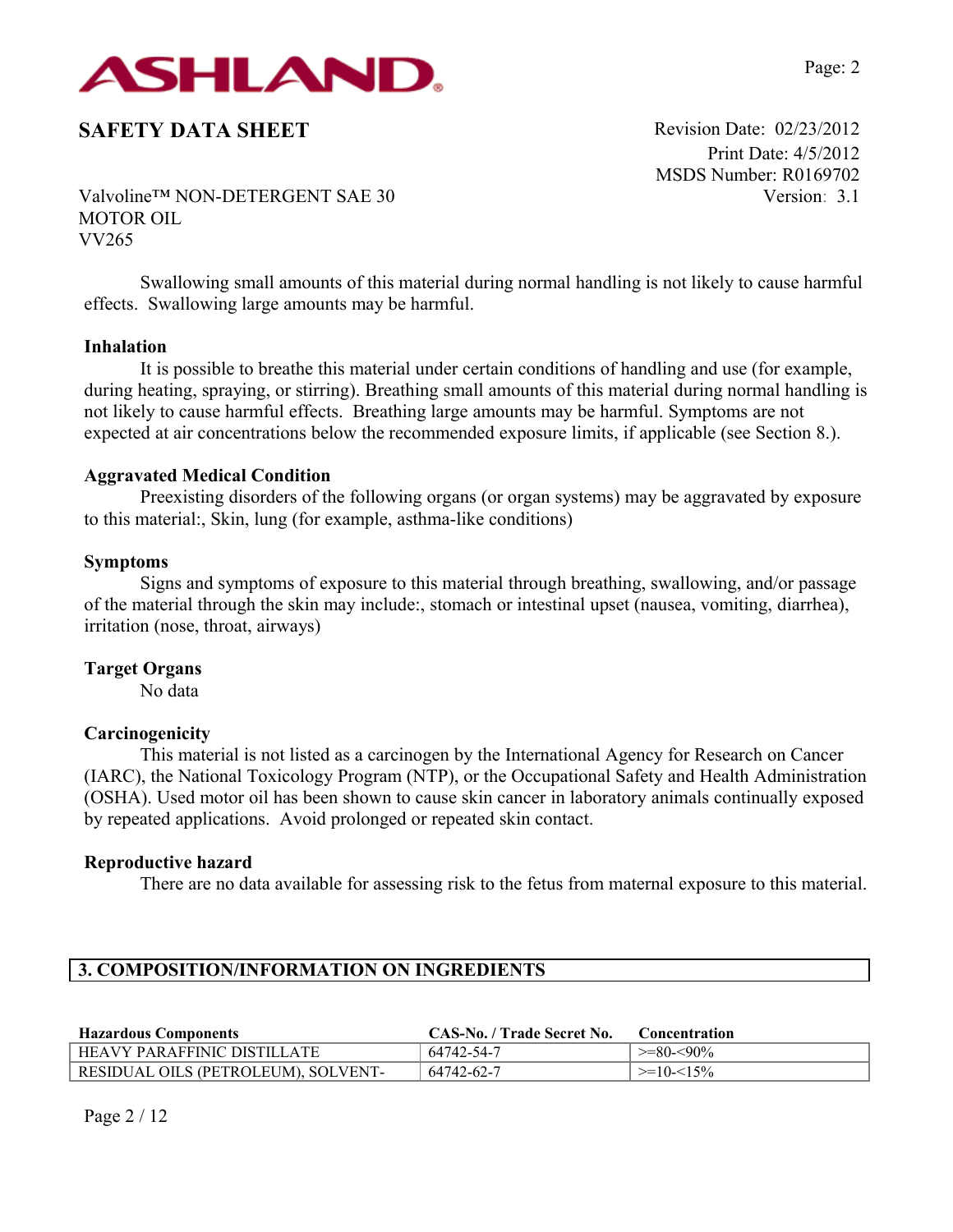

Print Date: 4/5/2012 MSDS Number: R0169702 Version: 3.1

Valvoline™ NON-DETERGENT SAE 30 MOTOR OIL VV265

| <b>DEWAXED</b>                            |            |                 |
|-------------------------------------------|------------|-----------------|
| HYDROTREATED LIGHT PARAFFINIC             | 64742-55-8 | $>=1.5 \le 5\%$ |
| <b>DISTILLATE</b>                         |            |                 |
| CATALYTIC DE WAXED HEAVY PARAFFINIC       | 64742-70-7 | $>=1.5 \le 5\%$ |
| OIL (PETROLEUM)                           |            |                 |
| <b>HYDROTREATED HEAVY PARAFFINIC BASE</b> | 64742-54-7 | $>=1-1.5%$      |
| OIL                                       |            |                 |

# **4. FIRST AID MEASURES**

#### **Eyes**

If symptoms develop, move individual away from exposure and into fresh air. Flush eyes gently with water while holding eyelids apart. If symptoms persist or there is any visual difficulty, seek medical attention.

### **Skin**

Remove contaminated clothing. Wash exposed area with soap and water. If symptoms persist, seek medical attention. Launder clothing before reuse.

#### **Ingestion**

Seek medical attention. If individual is drowsy or unconscious, do not give anything by mouth; place individual on the left side with the head down. Contact a physician, medical facility, or poison control center for advice about whether to induce vomiting. If possible, do not leave individual unattended.

#### **Inhalation**

If symptoms develop, move individual away from exposure and into fresh air. If symptoms persist, seek medical attention. If breathing is difficult, administer oxygen. Keep person warm and quiet; seek immediate medical attention.

#### **Notes to physician**

**Hazards:** Acute aspiration of large amounts of oil-laden material may produce a serious aspiration pneumonia. Patients who aspirate these oils should be followed for the development of longterm sequelae. Repeated aspiration of small quantities of mineral oil can produce chronic inflammation of the lungs (i.e. lipoid pneumonia) that may progress to pulmonary fibrosis. Symptoms are often subtle and radiological changes appear worse than clinical abnormalities. Occasionally, persistent cough, irritation of the upper respiratory tract, shortness of breath with exertion, fever, and bloody sputum

Page 3 / 12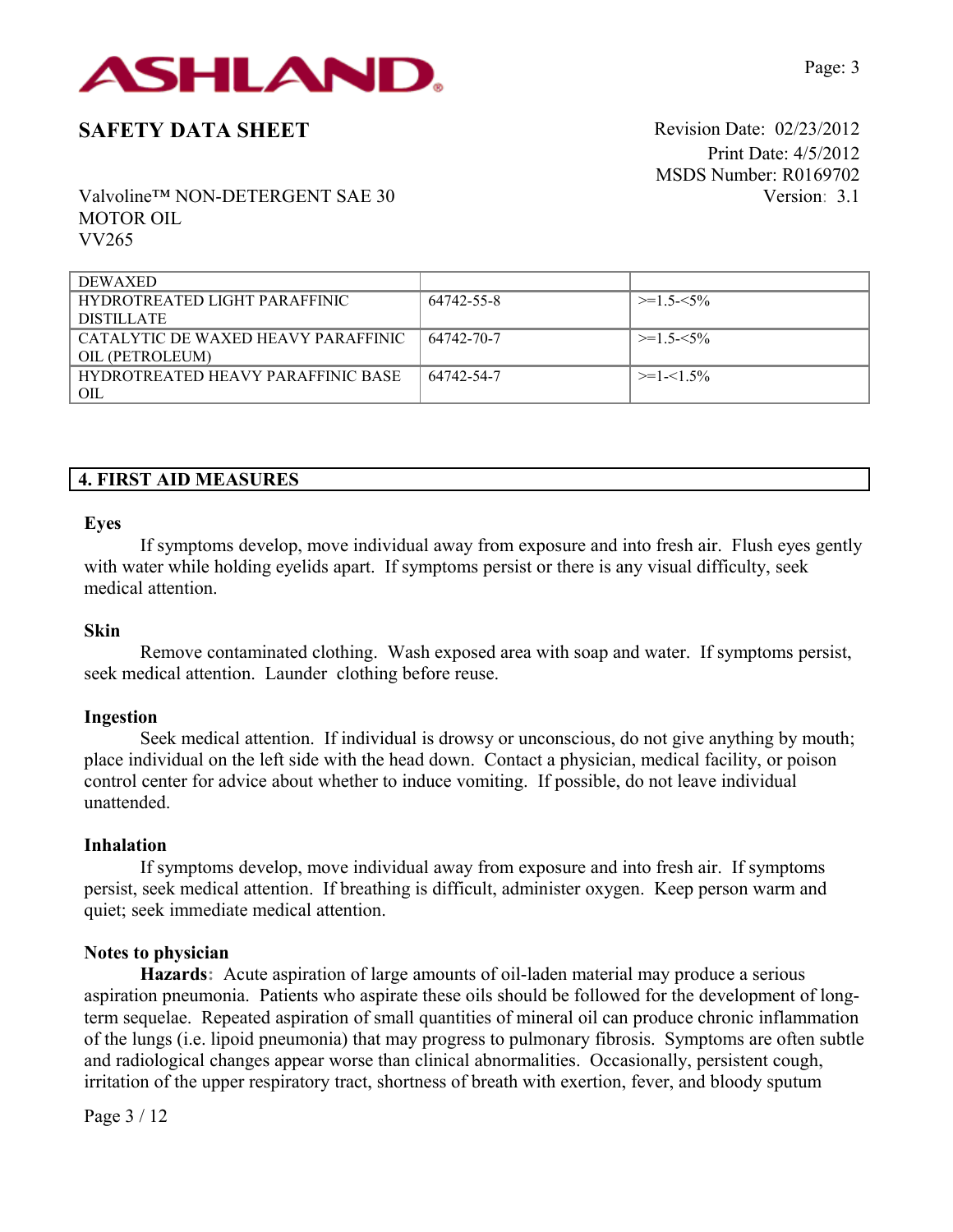

Print Date: 4/5/2012 MSDS Number: R0169702 Version: 3.1

Valvoline™ NON-DETERGENT SAE 30 MOTOR OIL VV265

occur. Inhalation exposure to oil mists below current workplace exposure limits is unlikely to cause pulmonary abnormalities.

**Treatment:** No information available.

## **5. FIREFIGHTING MEASURES**

**Suitable extinguishing media**

Dry chemical, Carbon dioxide (CO2), Water spray

### **Hazardous combustion products**

carbon dioxide and carbon monoxide, Hydrocarbons

### **Precautions for fire-fighting**

Wear full firefighting turn-out gear (full Bunker gear), and respiratory protection (SCBA). DO NOT direct a solid stream of water or foam into hot, burning pools of liquid since this may cause frothing and increase fire intensity. Frothing can be violent and possibly endanger any firefighter standing too close to the burning liquid. Use water spray to cool fire exposed containers and structures until fire is out if it can be done with minimal risk. Avoid spreading burning material with water used for cooling purposes.

## **NFPA Flammable and Combustible Liquids Classification**

Combustible Liquid Class IIIB

## **6. ACCIDENTAL RELEASE MEASURES**

### **Personal precautions**

For personal protection see section 8.Persons not wearing protective equipment should be excluded from area of spill until clean-up has been completed.

### **Environmental precautions**

Prevent spreading over a wide area (e.g. by containment or oil barriers). Do not let product enter drains. Do not flush into surface water or sanitary sewer system.

### **Methods for cleaning up**

Keep in suitable, closed containers for disposal. Soak up with inert absorbent material (e.g. sand, silica gel, acid binder, universal binder, sawdust).

Page 4 / 12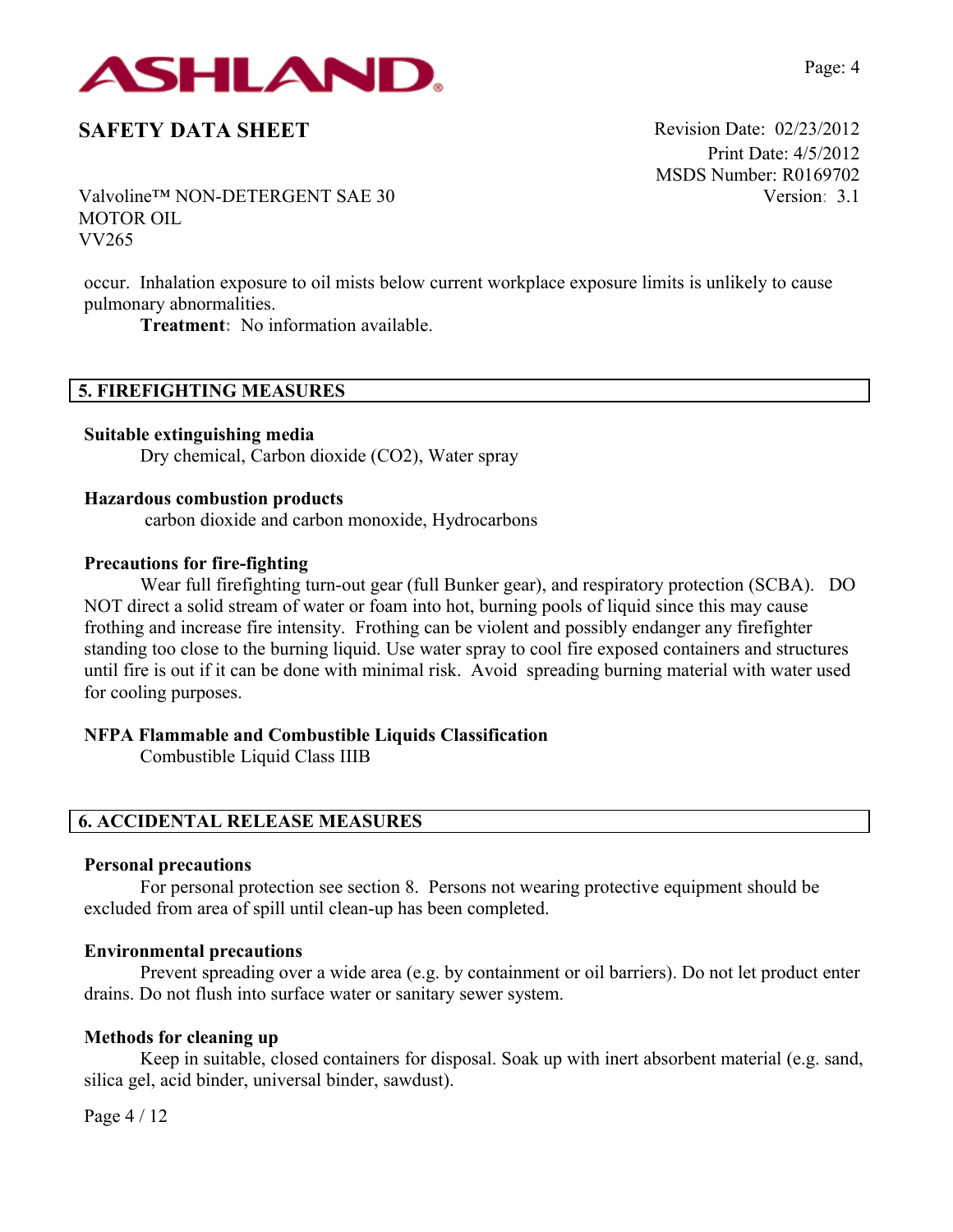

Print Date: 4/5/2012 MSDS Number: R0169702 Version: 3.1

Valvoline™ NON-DETERGENT SAE 30 MOTOR OIL VV265

### **Other information**

Comply with all applicable federal, state, and local regulations.

### **7. HANDLING AND STORAGE**

#### **Handling**

Containers of this material may be hazardous when emptied. Since emptied containers retain product residues (vapor, liquid, and/or solid), all hazard precautions given in the data sheet must be observed.

### **Storage**

Store in a cool, dry, ventilated area.

# **8. EXPOSURE CONTROLS/PERSONAL PROTECTION**

## **Exposure Guidelines**

| <b>HYDROTREATED LIGHT PARAFFINIC</b><br><b>DISTILLATE</b> |                                                | 64742-55-8        |                     |
|-----------------------------------------------------------|------------------------------------------------|-------------------|---------------------|
| <b>NIOSH</b>                                              | Recommended exposure<br>limit (REL):           | $5 \text{ mg/m}$  | Mist.               |
| <b>NIOSH</b>                                              | Short term exposure limit                      | $10 \text{ mg/m}$ | Mist.               |
| OSHA Z1                                                   | Permissible exposure limit                     | $5 \text{ mg/m}$  | Mist.               |
| <b>ACGIH</b>                                              | time weighted average                          | $5 \text{ mg/m}$  | Inhalable fraction. |
|                                                           | <b>CATALYTIC DE WAXED HEAVY PARAFFINIC OIL</b> | 64742-70-7        |                     |
| (PETROLEUM)                                               |                                                |                   |                     |
| <b>NIOSH</b>                                              | Recommended exposure<br>limit (REL):           | $5 \text{ mg/m}$  | Mist.               |
| <b>NIOSH</b>                                              | Short term exposure limit                      | $10 \text{ mg/m}$ | Mist.               |
| <b>OSHA Z1</b>                                            | Permissible exposure limit                     | $5 \text{ mg/m}$  | Mist.               |
| <b>ACGIH</b>                                              | time weighted average                          | $5 \text{ mg/m}$  | Inhalable fraction. |

## **General advice**

These recommendations provide general guidance for handling this product. Personal protective equipment should be selected for individual applications and should consider factors which affect exposure potential, such as handling practices, chemical concentrations and ventilation. It is ultimately the responsibility of the employer to follow regulatory guidelines established by local authorities.

Page 5 / 12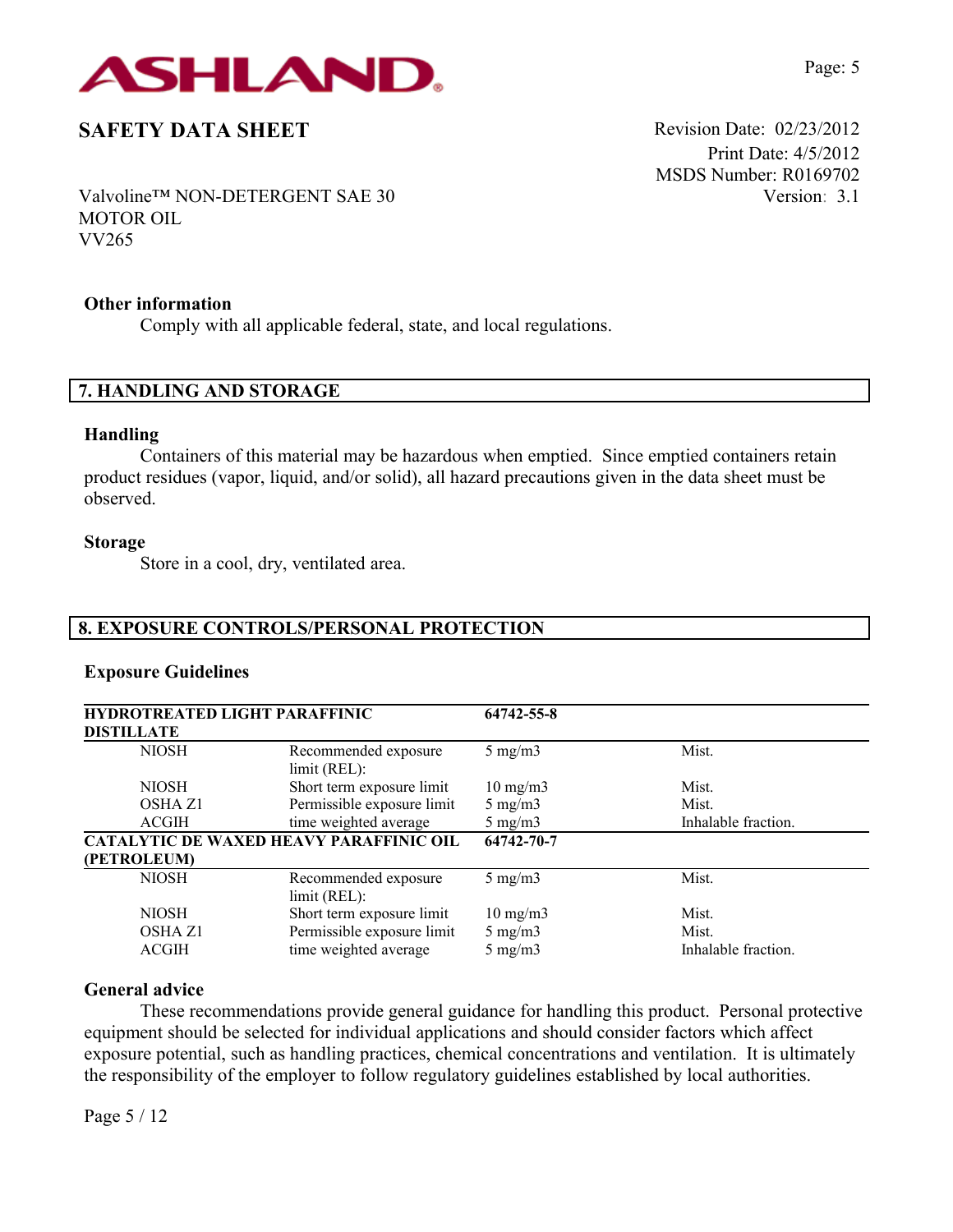

Print Date: 4/5/2012 MSDS Number: R0169702 Version: 3.1

Valvoline™ NON-DETERGENT SAE 30 MOTOR OIL VV265

### **Exposure controls**

General room ventilation should be adequate for normal conditions of use. However, if unusual operating conditions exist, provide sufficient mechanical (general and/or local exhaust) ventilation to maintain exposure below exposure guidelines (if applicable) or below levels that cause known, suspected or apparent adverse effects.

### **Eye protection**

Not required under normal conditions of use. Wear splash-proof safety goggles if material could be misted or splashed into eyes.

### **Skin and body protection**

Wear resistant gloves (consult your safety equipment supplier).

### **Respiratory protection**

Respiratory protection is not required under normal conditions of use.

# **9. PHYSICAL AND CHEMICAL PROPERTIES**

| <b>Physical state</b>                       | liquid                                          |
|---------------------------------------------|-------------------------------------------------|
| Colour                                      | amber                                           |
| <b>Boiling point/boiling range</b>          | 424.99 °F / 218.33 °C @ 1,013.33 hPa Calculated |
|                                             | Phase Transition Liquid/Gas                     |
|                                             |                                                 |
| <b>Flash point</b>                          | $>$ 390 °F $/$ > 199 °C Cleveland open cup      |
| Lower explosion limit/Upper explosion limit | $1\%$ (V) / 6 %(V) Calculated Explosive Limit   |
|                                             |                                                 |
| Vapour pressure                             | 1.333 hPa @ 68 °F / 20 °C Calculated Vapor      |
|                                             | Pressure                                        |
| <b>Relative vapour density</b>              | $(<)1$ AIR=1                                    |
| <b>Density</b>                              | 0.8890 g/cm3 @ 60.01 °F / 15.56 °C              |
|                                             | 7.39 lb/gal @ 60.1 °F / 15.6 °C                 |
| <b>Water solubility</b>                     | negligible                                      |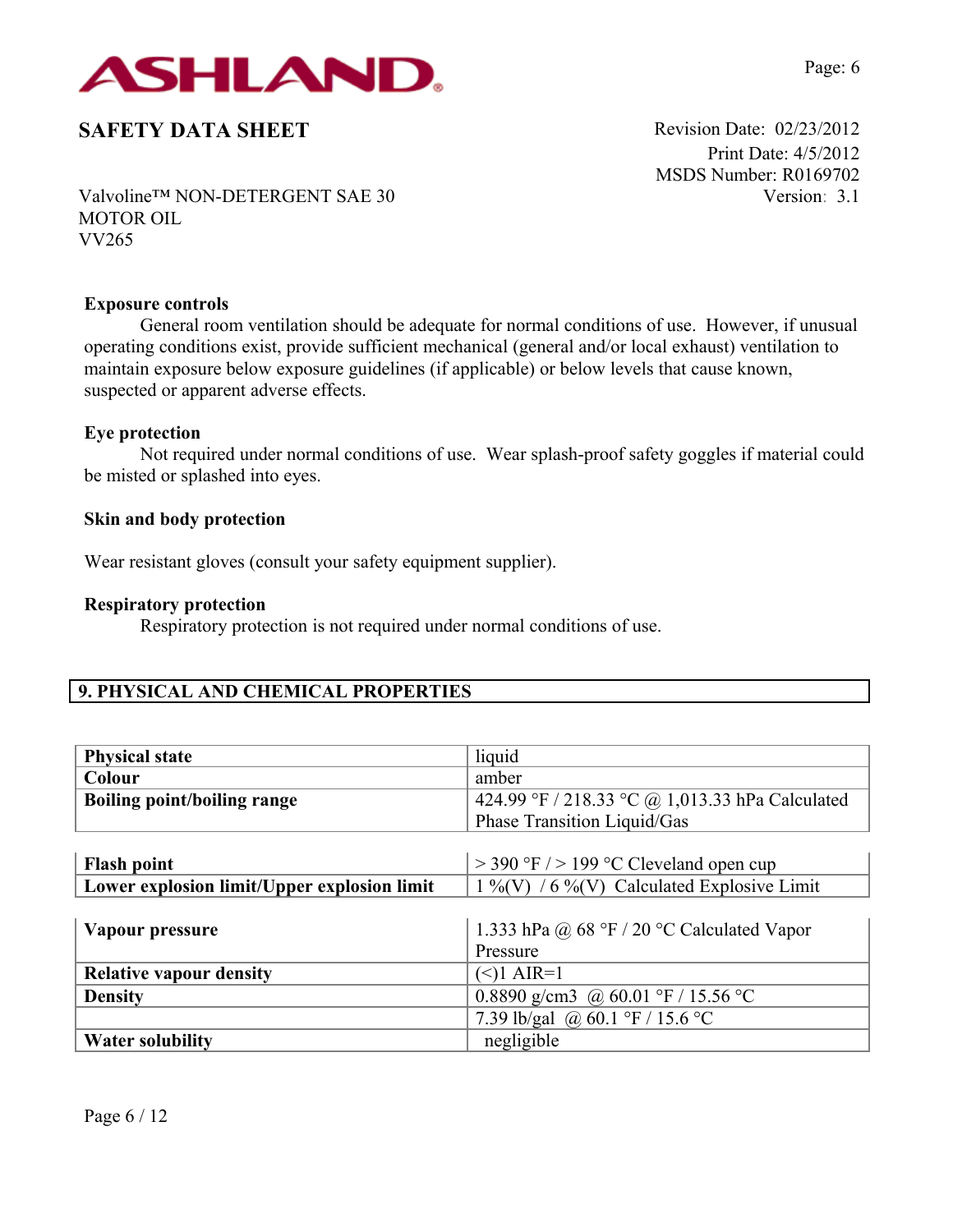

Valvoline™ NON-DETERGENT SAE 30 MOTOR OIL VV265

# **10. STABILITY AND REACTIVITY**

# **Stability**

Stable.

**Conditions to avoid** excessive heat

## **Incompatible products**

Strong oxidizing agents

### **Hazardous decomposition products**

carbon dioxide and carbon monoxide, Hydrocarbons, Aldehydes, oxides of sulfur, nitrogen and phosphorus

### **Hazardous reactions**

Product will not undergo hazardous polymerization.

# **11. TOXICOLOGICAL INFORMATION**

| <b>Acute oral toxicity</b>       |                     |  |
|----------------------------------|---------------------|--|
| Acute oral toxicity -<br>Product | : no data available |  |

| Acute oral toxicity - Components |                                                            |
|----------------------------------|------------------------------------------------------------|
| <b>HEAVY PARAFFINIC</b>          | : LD 50: $> 15$ g/kg Species: Rat                          |
| <b>DISTILLATE</b>                |                                                            |
| <b>CATALYTIC DE</b>              | : LD 50: $>$ 2,000 mg/kg Species: Rat Remarks: Information |
| <b>WAXED HEAVY</b>               | given is based on data obtained from similar substances.   |
| PARAFFINIC OIL                   |                                                            |
| (PETROLEUM)                      |                                                            |
| <b>HYDROTREATED</b>              | : LD 50: $> 15$ g/kg Species: Rat                          |
| <b>HEAVY PARAFFINIC</b>          |                                                            |
| <b>BASE OIL</b>                  |                                                            |

Print Date: 4/5/2012 MSDS Number: R0169702 Version: 3.1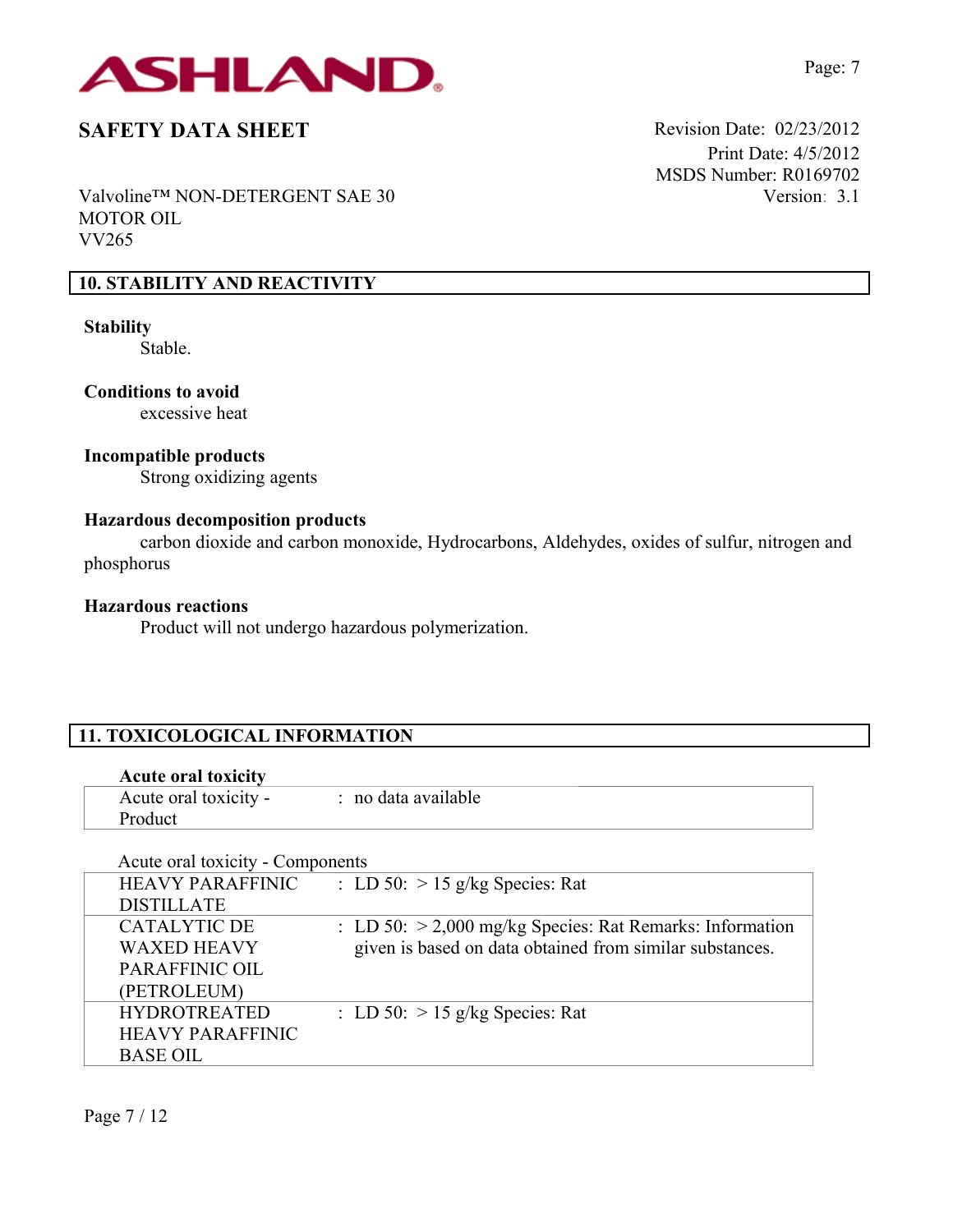

Print Date: 4/5/2012 MSDS Number: R0169702 Version: 3.1

Valvoline™ NON-DETERGENT SAE 30 MOTOR OIL VV265

## **Acute inhalation toxicity**

| Acute inhalation toxicity - | : no data available |
|-----------------------------|---------------------|
| Product                     |                     |

## **Acute dermal toxicity**

| Acute dermal toxicity - : no data available |  |
|---------------------------------------------|--|
| Product                                     |  |

| Acute dermal toxicity - Components |                                                          |
|------------------------------------|----------------------------------------------------------|
| <b>HEAVY PARAFFINIC</b>            | : LD 50: $>$ 5 g/kg Species: Rabbit                      |
| <b>DISTILLATE</b>                  |                                                          |
| <b>CATALYTIC DE</b>                | : LD 50: $>$ 2,000 mg/kg Species: Rabbit Remarks:        |
| <b>WAXED HEAVY</b>                 | Information given is based on data obtained from similar |
| PARAFFINIC OIL                     | substances.                                              |
| (PETROLEUM)                        |                                                          |
| <b>HYDROTREATED</b>                | : LD 50: $>$ 5 g/kg Species: Rabbit                      |
| <b>HEAVY PARAFFINIC</b>            |                                                          |
| <b>BASE OIL</b>                    |                                                          |

|  | Acute toxicity (other routes of administration) |
|--|-------------------------------------------------|
|  |                                                 |

| Acute toxicity (other     | no data available |
|---------------------------|-------------------|
| routes of administration) |                   |

# **12. ECOLOGICAL INFORMATION**

**Biodegradability**

Biodegradability - Product : no data available

### **Bioaccumulation**

Bioaccumulation - Product : no data available

# **Ecotoxicity effects**

**Toxicity to fish**

Toxicity to fish - Product : no data available

Page 8 / 12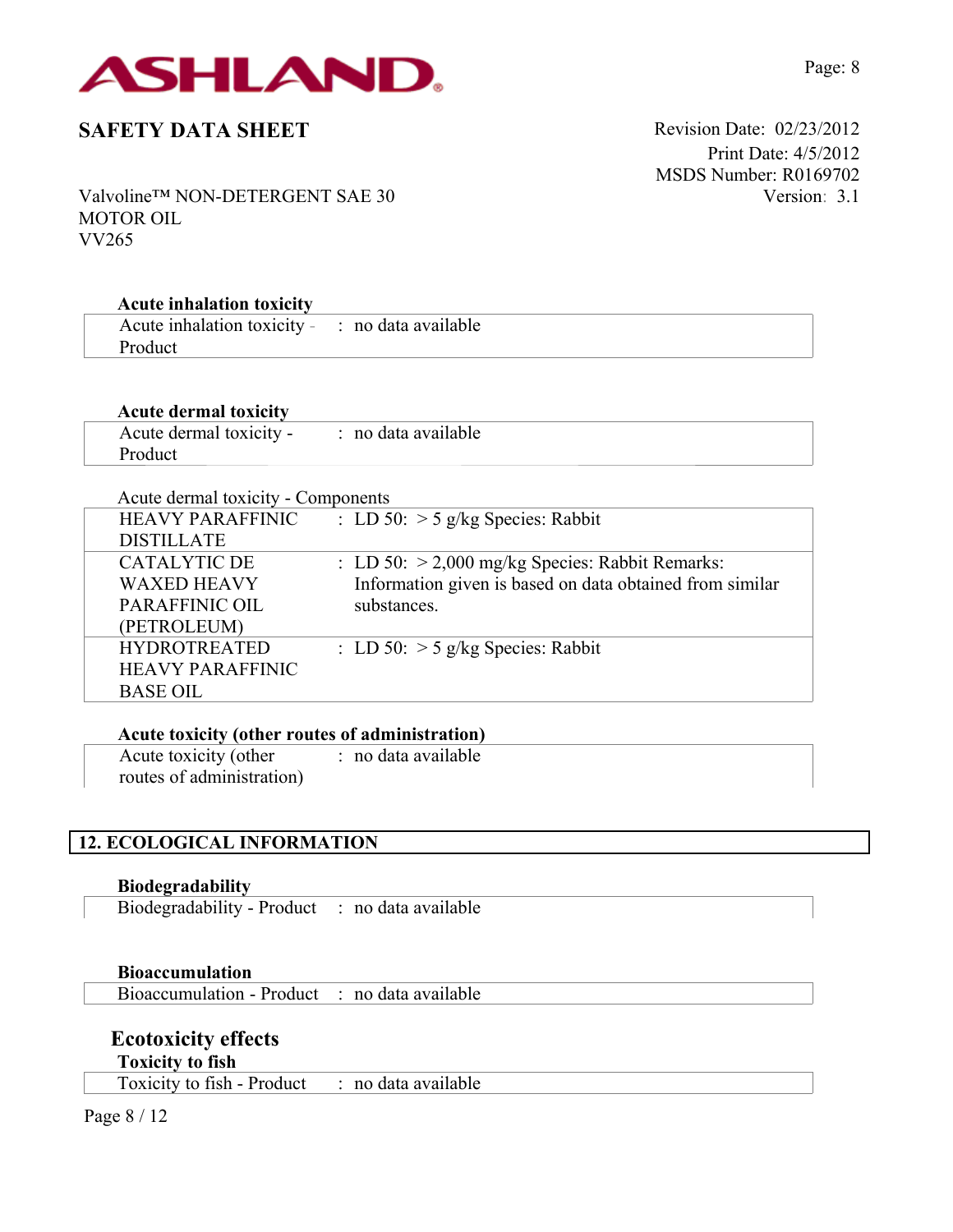

Print Date: 4/5/2012 MSDS Number: R0169702 Version: 3.1

Valvoline™ NON-DETERGENT SAE 30 MOTOR OIL VV265

## **Toxicity to daphnia and other aquatic invertebrates.**

Toxicity to daphnia and other aquatic invertebrates. - Product : no data available

## **Toxicity to algae**

| Toxicity to algae - | : no data available |  |
|---------------------|---------------------|--|
| <b>Product</b>      |                     |  |

### **Toxicity to bacteria**

| Toxicity to bacteria - | $\therefore$ no data available |
|------------------------|--------------------------------|
| Product                |                                |

# **13. DISPOSAL CONSIDERATIONS**

### **Waste disposal methods**

Dispose of in accordance with all applicable local, state and federal regulations.

# **14. TRANSPORT INFORMATION**

#### **REGULATION**

| ı ID<br><b>NUMBER</b>  | PROPER SHIPPING NAME | *HAZARD<br><b>CLASS</b> | <b>SUBSIDIARY</b><br><b>HAZARDS</b> | <b>PACKING</b><br><b>GROUP</b> | <b>MARINE</b><br>POLLUTANT<br>' LTD. OTY |  |
|------------------------|----------------------|-------------------------|-------------------------------------|--------------------------------|------------------------------------------|--|
| <b>U.S. DOT - ROAD</b> |                      |                         |                                     |                                |                                          |  |
| Not dangerous goods    |                      |                         |                                     |                                |                                          |  |

### **U.S. DOT - RAIL**

Page 9 / 12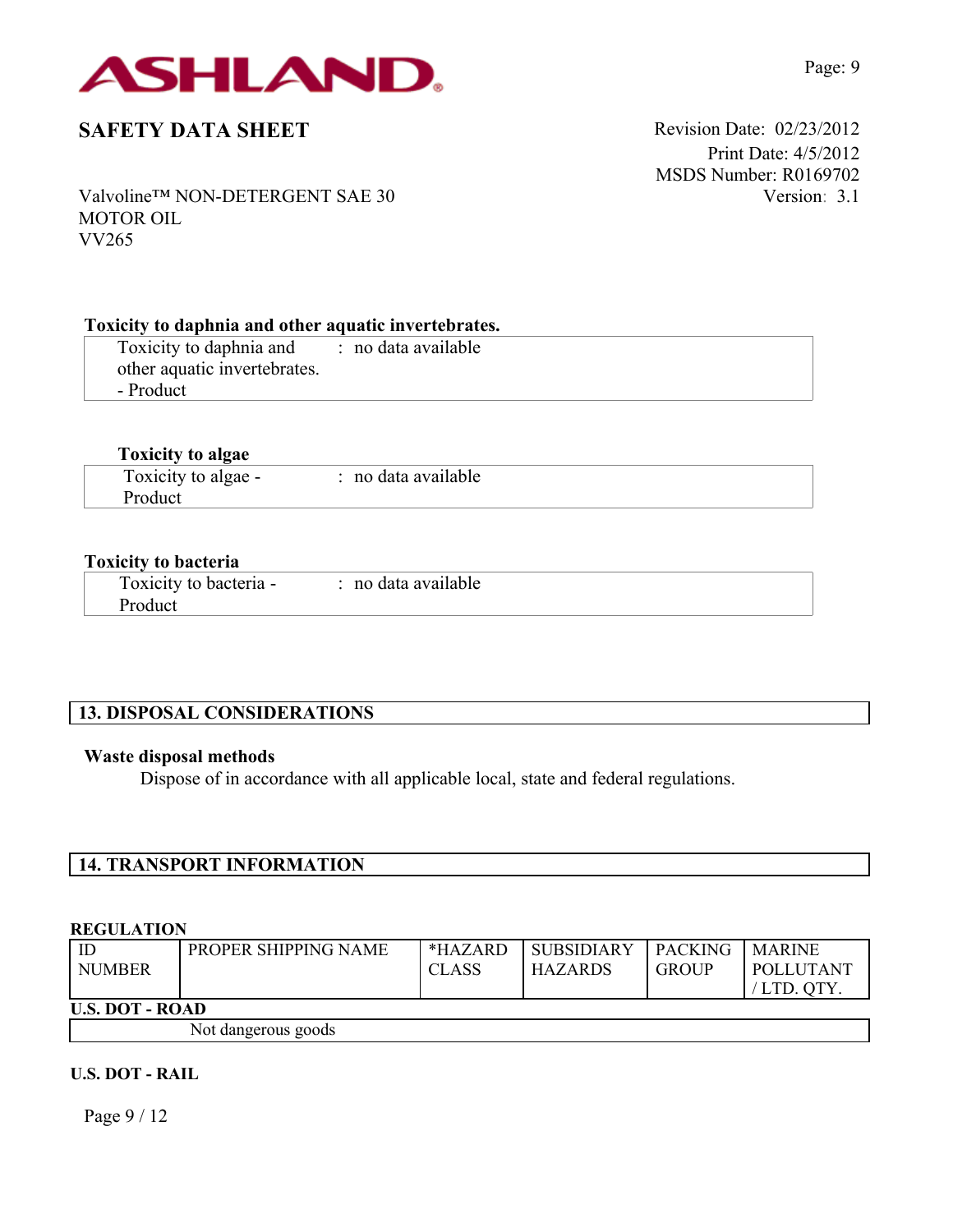

Valvoline™ NON-DETERGENT SAE 30 MOTOR OIL VV265

Not dangerous goods

## **U.S. DOT - INLAND WATERWAYS**

Not dangerous goods

### **TRANSPORT CANADA - ROAD**

Not dangerous goods

### **TRANSPORT CANADA - RAIL**

Not dangerous goods

### **TRANSPORT CANADA - INLAND WATERWAYS**

Not dangerous goods

### **INTERNATIONAL MARITIME DANGEROUS GOODS**

Not dangerous goods

## **INTERNATIONAL AIR TRANSPORT ASSOCIATION - CARGO**

Not dangerous goods

# **INTERNATIONAL AIR TRANSPORT ASSOCIATION - PASSENGER**

Not dangerous goods

### **MEXICAN REGULATION FOR THE LAND TRANSPORT OF HAZARDOUS MATERIALS AND WASTES**

Not dangerous goods

### **\*ORM = ORM-D, CBL = COMBUSTIBLE LIQUID**

Dangerous goods descriptions (if indicated above) may not reflect quantity, end-use or region-specific exceptions that can be applied. Consult shipping documents for descriptions that are specific to the shipment.

# **15. REGULATORY INFORMATION**

### **California Prop. 65**

Proposition 65 warnings are not required for this product based on the results of a risk assessment.

Page 10 / 12

Print Date: 4/5/2012 MSDS Number: R0169702 Version: 3.1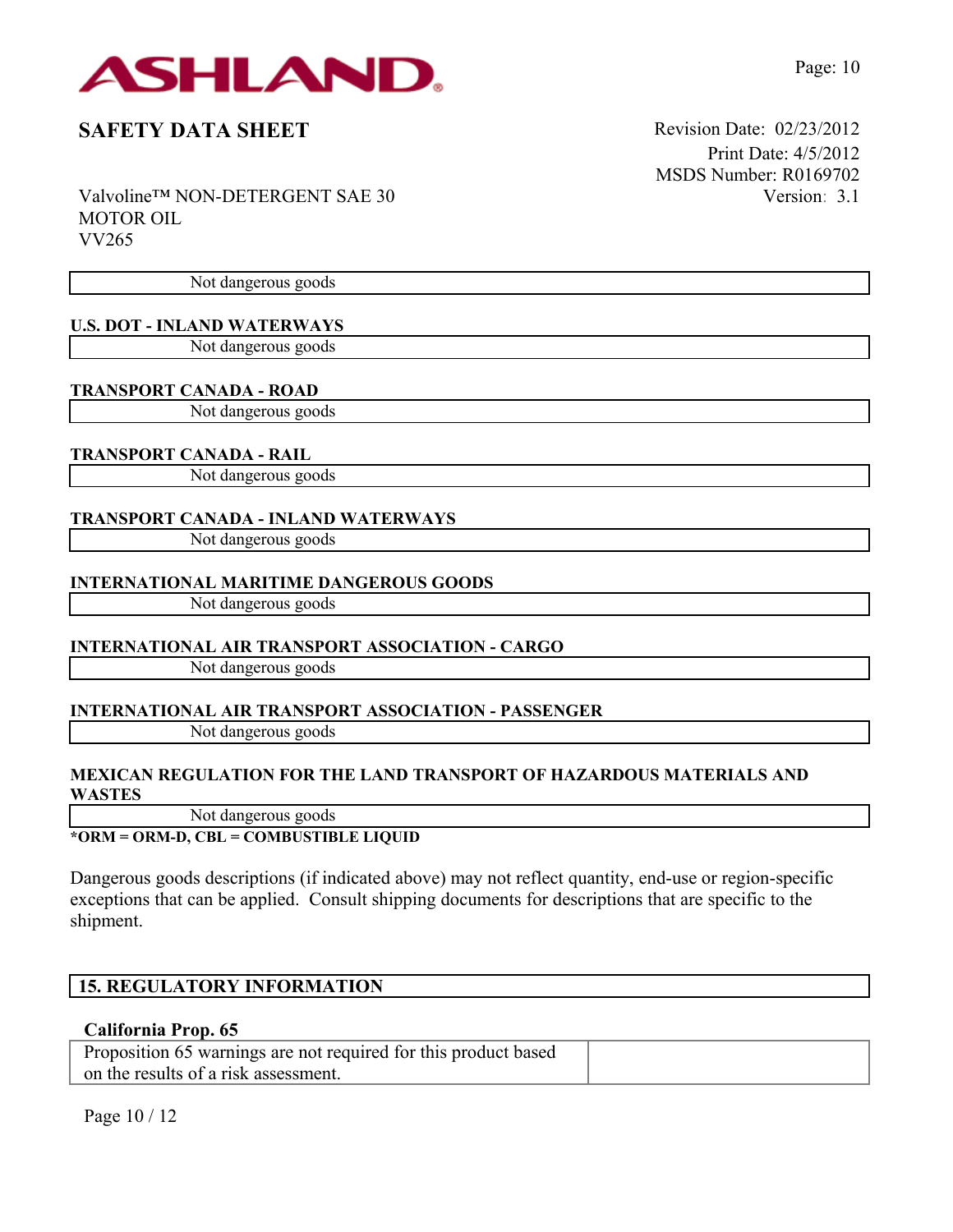

Print Date: 4/5/2012 MSDS Number: R0169702 Version: 3.1

Page: 11

Valvoline™ NON-DETERGENT SAE 30 MOTOR OIL VV265

# **SARA Hazard Classification**

**SARA 311/312 Classification**

No SARA Hazards

# **SARA 313 Component(s)**

SARA 313: This material does not contain any chemical components with known CAS numbers that exceed the threshold (De Minimis) reporting levels established by SARA Title III, Section 313.

# **New Jersey RTK Label Information**

| HEAVY PARAFFINIC DISTILLATE              | 64742-54-7 |
|------------------------------------------|------------|
| DISTILLATES (PETROLEUM), SOLVENT-DEWAXED | 64742-65-0 |
| <b>HEAVY PARAFFINIC</b>                  |            |

## **Pennsylvania RTK Label Information**

| <b>HEAVY PARAFFINIC DISTILLATE</b>       | 64742-54-7 |
|------------------------------------------|------------|
| DISTILLATES (PETROLEUM), SOLVENT-DEWAXED | 64742-65-0 |
| <b>HEAVY PARAFFINIC</b>                  |            |

## **Notification status**

| US. Toxic Substances Control Act                              | y (positive listing) |
|---------------------------------------------------------------|----------------------|
| Canada. Canadian Environmental Protection Act (CEPA).         | y (positive listing) |
| Domestic Substances List (DSL). (Can. Gaz. Part II, Vol. 133) |                      |
| Australia. Industrial Chemical (Notification and Assessment)  | y (positive listing) |
| Act                                                           |                      |
| New Zealand. Inventory of Chemicals (NZIoC), as published     | n (Negative listing) |
| by ERMA New Zealand                                           |                      |
| Japan. Kashin-Hou Law List                                    | n (Negative listing) |
| Korea. Toxic Chemical Control Law (TCCL) List                 | y (positive listing) |
| Philippines. The Toxic Substances and Hazardous and Nuclear   | y (positive listing) |
| Waste Control Act                                             |                      |
| China. Inventory of Existing Chemical Substances              | y (positive listing) |

|                                               | <b>ПМІС</b> | <b>AIDD</b><br>-- |
|-----------------------------------------------|-------------|-------------------|
| Health                                        |             |                   |
| $\cdot$ $\cdot$ .<br>T1<br>0.1223300000111177 |             |                   |

Page 11 / 12